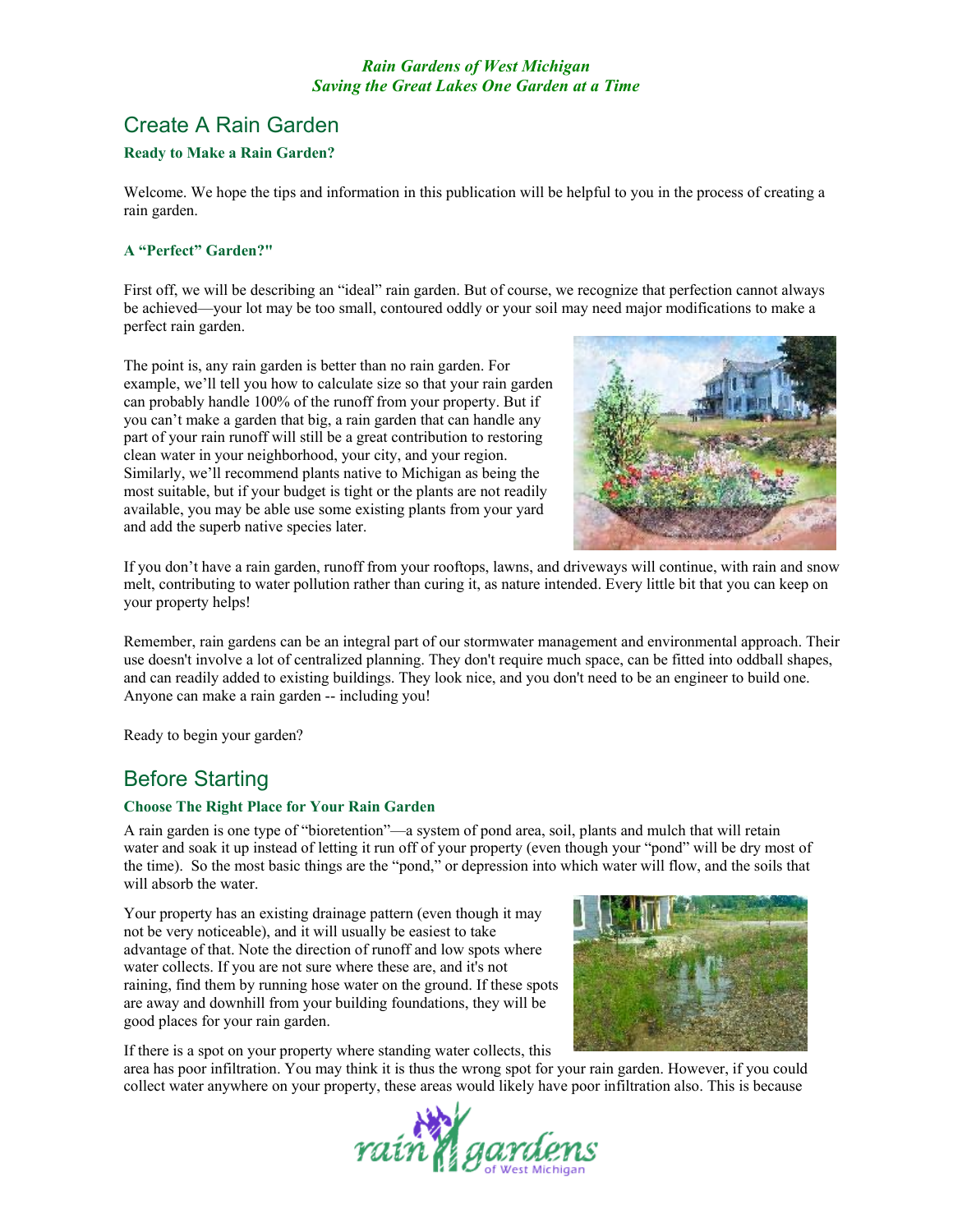soil is compacted during construction in order to prevent sinkholes and to support building foundations and other structures. This general compaction of building site soils makes the need for your rain garden even more critical.

If you have many low spots, you can choose those that are closest to the downspouts from your roof or nearest to a paved driveway.

If the layout of your land is such that you don't like the natural low spots (or they are not very low), you can create your own by excavating earth—anywhere that you can get rainwater to flow, either directly or even by installing piping. For preparing large gardens or in very hard soil, it may be worth your while to hire an excavator to bring in a machine for a few hours. Have the excavator use the removed soil to create a knoll or other pleasing contour to your property. Be aware that driving any kind of heavy equipment on your land will compact the soil, and reduce its ability to absorb water.

If your land is sloped and all the water drains away, you can still build a rain garden by designing a level "scallop" or small terrace in your slope, and creating a rain garden there.

# A few hints for choosing a spot:

**Avoid creating a rain garden too close to building foundations; this may lead to a leaky basement.** If you can locate it at least 10 feet and downslope from the building, that should be good. Also, you must stay away from the drainfield if you have a septic system. They don't need any added water.

**Be aware of rights of way and underground service lines or utilities.** Avoid excavating or planting in these areas (this includes the drainage ditch in front of your house). You don't want to accidentally dig up your phone line, and there may be restrictions to activities in rights of way. Before you dig, call "Miss Dig", and have the area flagged. Hint: take pictures of the flagged areas so you have a record of underground utility locations.

**Re-directing the rain--there are a number of creative and attractive solutions if the rain doesn't flow naturally to your chosen spot.** You can install piping underground or send the rain along a constructed channel or swale. Treat these as part of your landscaping—they can be beautiful additions. You can also incorporate a rain barrel into the feature, and direct the overflow hose into your rain garden (this way, you can save your rain for a sunny day!). We will feature examples in our demonstration site area.

**If your land slopes, you can create a flat area for your rain garden in several ways.** You can create a "weep" rain garden by building a small retaining wall and filling in behind it. The water will soak into the garden, filter through, and weep out the retaining wall. You can also dig out a "scallop" in the side of a hill for your rain garden.

**Black walnut trees growing by the garden may spell trouble, due to juglone, a chemical exuded from their roots.** Some plants are sensitive to juglone and will not grow well near walnut trees. If possible, locate your rain garden away from these trees. If you can't, we have a list of juglone-resistant plants.



**Don't excavate an extensive rain garden under large trees.** Trees have root systems that would have to be dug out in the excavation, and the health of the trees may be affected by damaging the roots. If the trees are not species that are adapted to rain garden conditions, directing ponds of water to their roots may also weaken or kill them. Trees enhance our communities and are very good at absorbing rain; protect them.

The next step is to evaluate your soil.

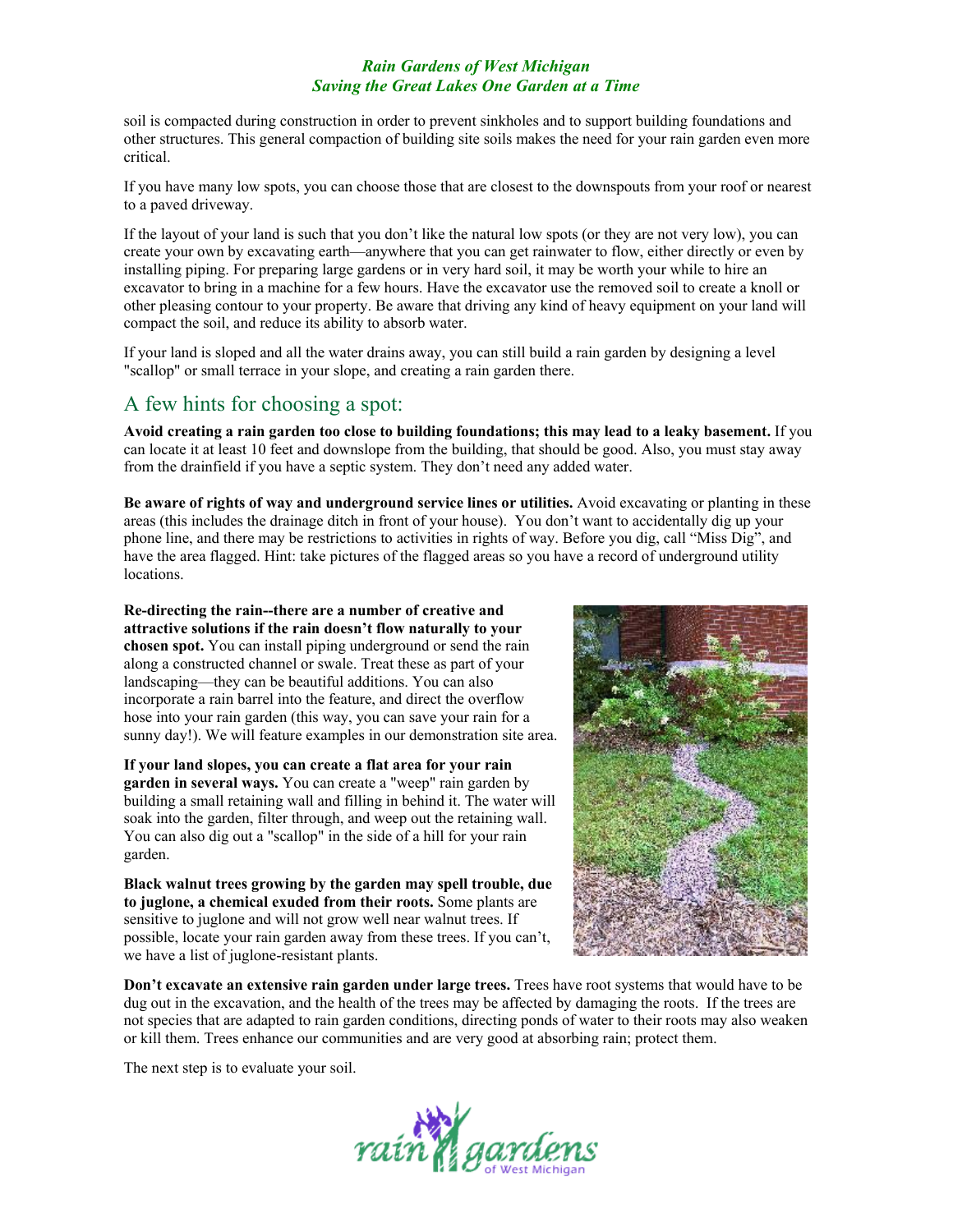# Evaluate the Soil

Soils vary greatly in fertility, drainage, and "pH" rating. It is best if you understand what kind of soils you are working with, and put in a garden suitable to the conditions you already have.

## **Drainage is important**

Your rain garden needs to be able to absorb the water coming off your roof and driveway. In West Michigan, soils tend to be predominantly sand or clay. Sandy soils drain well, while clay soils may become waterlogged. If your soil is sandy, you may be able to simply loosen the soil and improve it with some compost to prepare your rain garden for planting. If your soil is clay, you will have more work to do. Even light clay soils may create very soggy problems if a lot of rain is directed to the rain garden. Soil removal and replacement are often needed if your soil is clay. The recommended soil replacement mix is 50-60% sand, 20-30% topsoil, and 20-30% compost. *Be sure no clay is in your replacement soil.* 

#### **Test your drainage!**

You can test your soil's infiltration rate by digging a hole 8 inches wide and 8 inches deep. Pour a bucket of water into it and see how long it takes to sink in. The water needs to go down an inch per hour. If it takes longer than that, you will need to do additional site preparation to improve infiltration.

## **Design the Pond Area**

When you prepare the garden for planting, you must create a dip in the middle where water will collect as it sinks into the soil. There are various zones in a rain garden (very wet, wet to dry, and dry) and different kinds of plants will thrive at different zones.

You may also adjust the depth of the depression to the infiltration rate. The standard depth for the ponding area is six inches. If you have very poor drainage in your existing soils, and your garden preparations still leave you with slow absorption rates, make your



depression shallower to reduce the water that gets trapped there. If your soil sucks up water, make your garden deeper to increase its storage capacity. It's generally best to keep the bottom of your rain garden's depression flat; saucer-shaped rather than bowl shaped. That way, the rainwater will always spread out as much as possible.

To be certain that your rain garden will function properly, simply replace the soil with the recommended rain garden mix: 50-60% sand, 20-30% topsoil (no clay), and 20-30% compost. This mix allows water to soak in and supports the growth of healthy plants.

#### **Drain Systems**

If the soil is very heavy and/or a lot of water will need to be infiltrated, an under-drain system of gravel and perforated pipe (French drain) may be helpful. This will enable the garden to absorb more rain. Sometimes a rain garden is constructed to absorb and filter a certain amount of rain, and the filtered water is then piped to another location through the underdrain system.

#### **Compacted Soils**

Soils on developed land have been compacted by heavy construction equipment. Packing soil down is actually part of the construction site plan, to avoid the formation of sinkholes and to stabilize building foundations. Even sandy soils are often much reduced in their capacity to absorb rain after trucks and bulldozers have run over them. To make a properly functioning rain garden, these soils will need to be dug up and loosened to a depth of two feet, not only to prepare for planting the garden but so rain can soak in. If you have extra soil left over after this loosening process, use it in another part of your yard.

#### **pH and Other Qualities**

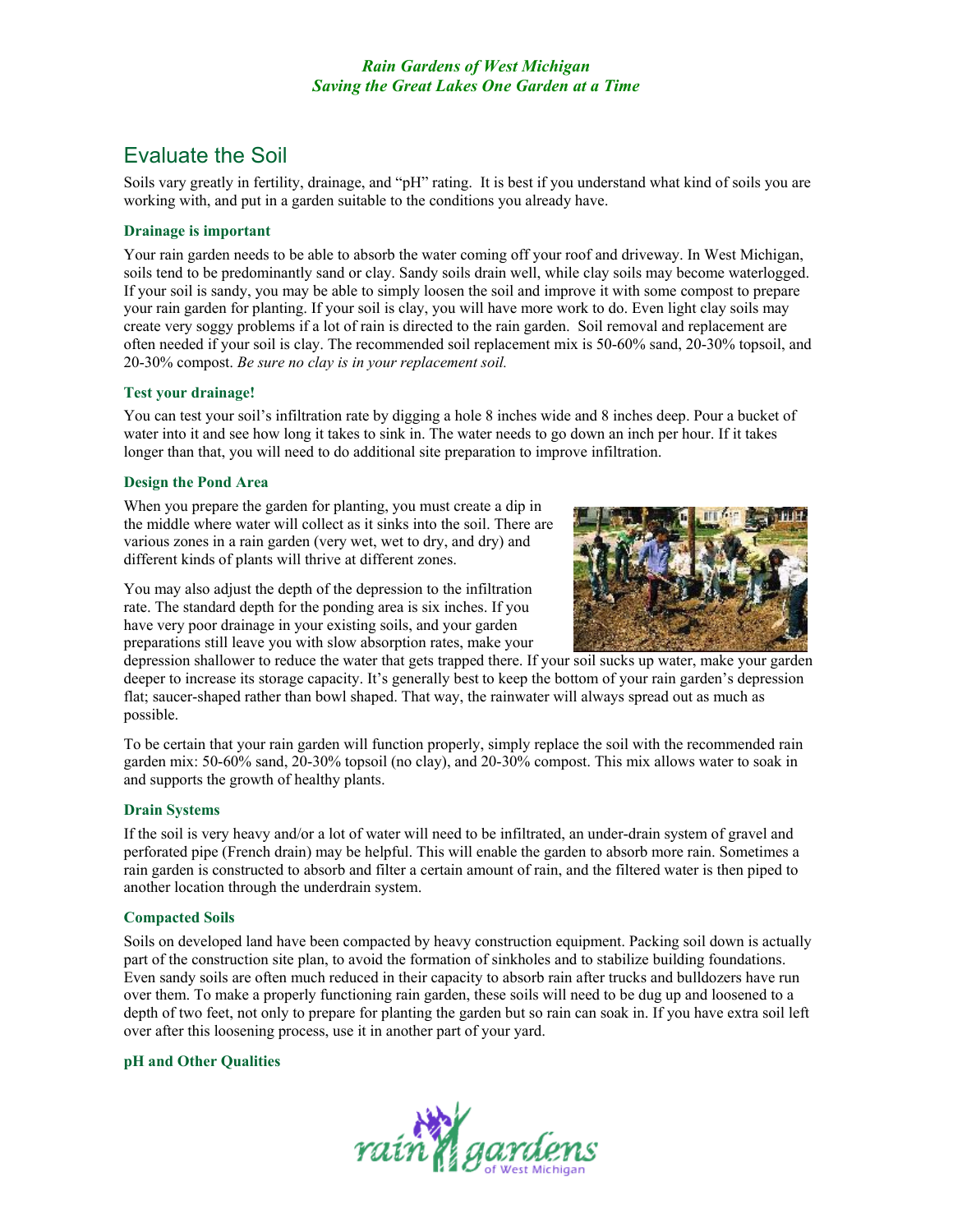Uncertain about kind of soil you have? To know how to prepare your rain garden and which plants will work best in your situation, you should have your soil tested. In Michigan, this can be done for a small fee by your local Michigan State University Extension office. They will also advise you on how to improve your soils. In Grand Rapids, call 616-336-3265 for soil testing information and fees. Other offices can be found here: [Michigan State University Extension](http://www.msue.msu.edu/msue/ctyentpg/ctyunits.html) Directory.

Now it's time to develop your garden design.

# Develop a Design

Even if you choose one of the standard designs that our gifted gardeners have donated, every garden on earth is site specific. The rain garden you have in mind may be a different size or shape than the design provided, or you may want take things out, add things, or design your own. No matter what you choose to do, you must adapt your garden to the local conditions of your site.

## **Regarding size**

You can't have a rain garden that is too large. However, any size garden will make a difference, even a small one. The ideal situation is to create a garden that will absorb all the rain that would otherwise flow away from your yard. To calculate the most useful size of a smaller garden, here's how:



- Figure out what kind of soil you have.
- Estimate the area from which your garden will get rain. Multiply width times length of your rooftoop, to get square feet. Add the square feet of paved areas. Remember, though, that different parts of your roof drain to different downspouts—you want to estimate only the square footage that will drain into your rain garden. Don't forget roof overhangs.
- For sandy soil, your rain garden should be 20-30% of the drain area. For example, if your roof and driveway measures 1200 square feet and all the rain from them will be used, your rain garden should be 20 to 30% of that, or 240-360 square feet. (ex: 10' X 24')
- For clay soil, your rain garden should be about 60% of the drain area (Clay absorbs water very poorly; the varieties of rain garden plants that do well in clay take at least three years to get established. Soil replacement may be the best choice in clay soils).
- If you improve your soil drainage and replace your soil with rain garden mix (50-60% sand, 20-30%) topsoil, 20-30% compost), your rain garden should generally be about 20-30% of the square footage of your drain area.

Rain gardens for single-family homes will typically range from 150 to 400 square feet. But remember; any size rain garden, even a small one, will contribute to solving local water pollution problems. It will also be a lovely addition to your landscape.

Now you are ready to prepare your site.

# Prepare the Site

Sometimes creating a rain garden is as simple as directing rain to an absorbent swale in your yard and perhaps putting in a few plants. If you have no convenient place to direct your roof runoff, or you want a formal garden design, then it's time to get down and dirty.

Soils on developed land have been compacted by heavy construction equipment. The soils will need to be dug up and loosened to a depth of two feet, or replaced with rain garden soil mix (50-60% sand, 20-30% topsoil, 20-30% compost), not only to prepare for planting the garden but so rain can soak in. If you have extra soil left over after this loosening process, use it in another part of your yard.

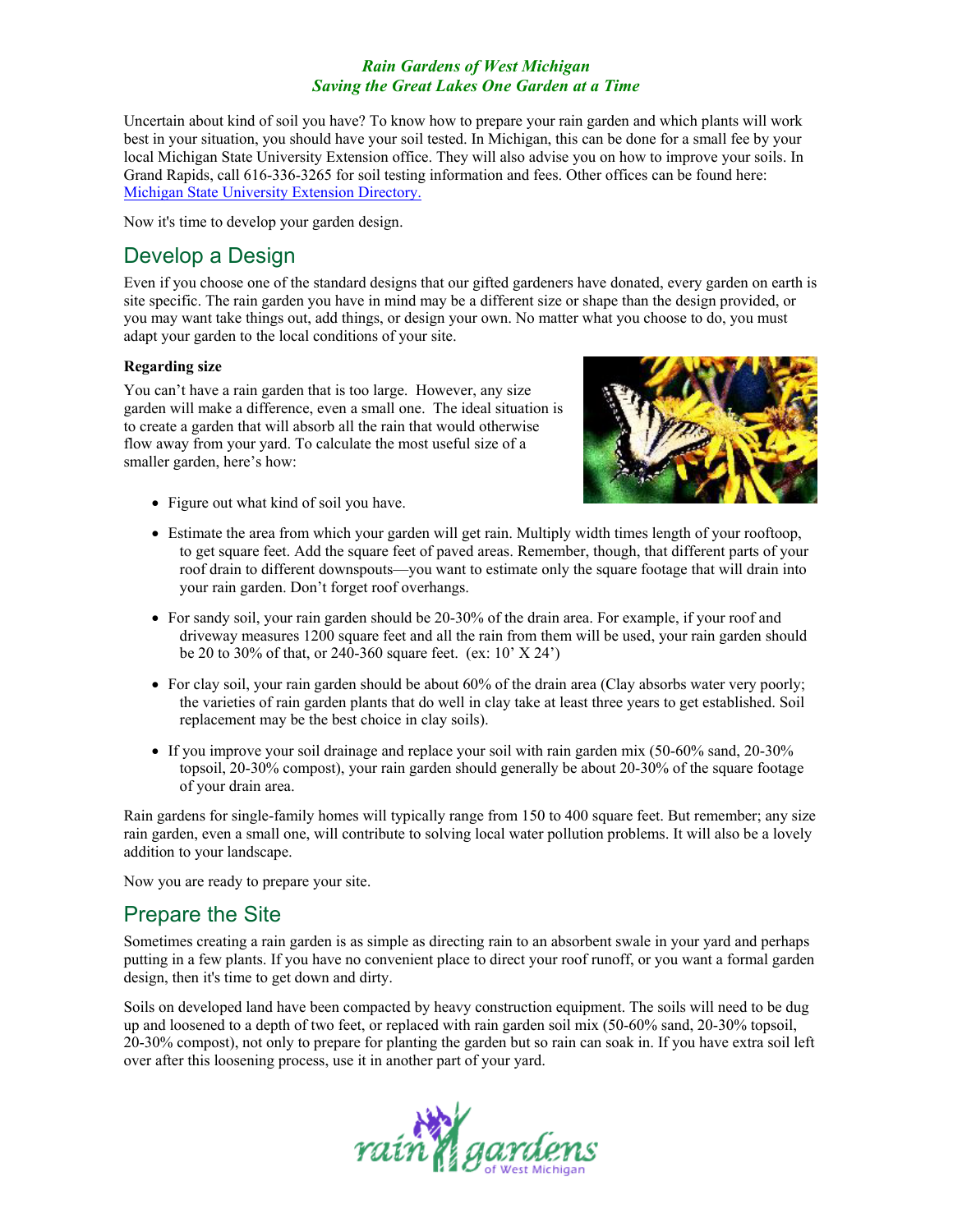Preparing a rain garden is just as much work as creating any other perennial garden. Get out your shovel and dig to produce beautiful results.

#### **Define the Borders**

First, define the borders and shape of your garden at the location you have selected. When we prepare a rain garden, we outline the area to be dug by spraying with non-toxic soccer-field paint. Another method is to lay a hose along the shape of the garden, then dig along the hose. This gives a nice flowing border to the garden area. Or, you could simply choose a rectangle as the shape of your garden.

If the area is lawn, you will have to remove the turf. You can either use this either in another area of your yard, or it can be composted to help improve your soils. There is a special tool for removing turf that can make this task easier.

If you are not replacing your soil, double-digging to a depth of two feet is recommended. Remove the soil from the hole and pile it to the side; then dig and loosen the earth in a new hole, and pile it loosely into the first hole. This is the time to mix compost into the soil, if you are doing soil improvements. Continue until the whole garden is



prepared. A great tool for this purpose is a digging fork. Try it, you'll like it!

To be certain that your rain garden will function properly, simply replace the soil with the recommended rain garden mix: 50-60% sand, 20-30% topsoil (no clay), and 20-30% compost. This will give your new plants a great start, and the soil mix is designed to soak up rain.

 If your site soils are clay, soil replacement is probably in order. You may also want to add a reservoir of gravel at the bottom of the garden bed, or add tiles or an underdrain that leads to another area. This will avoid having your rain garden become waterlogged. The idea is to create a living sponge of soil, plants, roots and mulch, not a soggy bog.

#### **How much soil is needed for replacement?**

1 cubic yard=27 cubic feet.

A rain garden that is 2 feet deep X 5 feet wide X 10 feet long will need 100 cubic feet of replacement soil, or about 3.7 cubic yards.

#### **Improve the Soil**

In most of West Michigan, adding compost or other organic matter is the best way to enrich your soil. A compost of decomposed yard waste such as dead leaves and grass clippings is generally the best bet (this is another resource that shouldn't be wasted!). If you do not have your own compost, compost can also be purchased at garden centers and many other retail locations.

#### **Grading the pond area**

Grade the surface of your prepared rain garden bed in such a way that the water entering it can spread out over a large flat area and soak into the soil. This may involve removing a lot of soil.

The depth of the dip should be about six inches. The depth can be graduated from the edges of the garden to the middle. This avoids creating a crater that people can trip and fall into.

When your pond area is ready and the soil is nice and loose, it's time to plant. You can prepare a rain garden bed and then cover it with mulch until later; then, plant through the mulch. Or, you can plant immediately, then mulch the plants. The choice is yours. The sooner the plants are in, the faster your rain garden will get established.

Next, select the right plants for your garden.

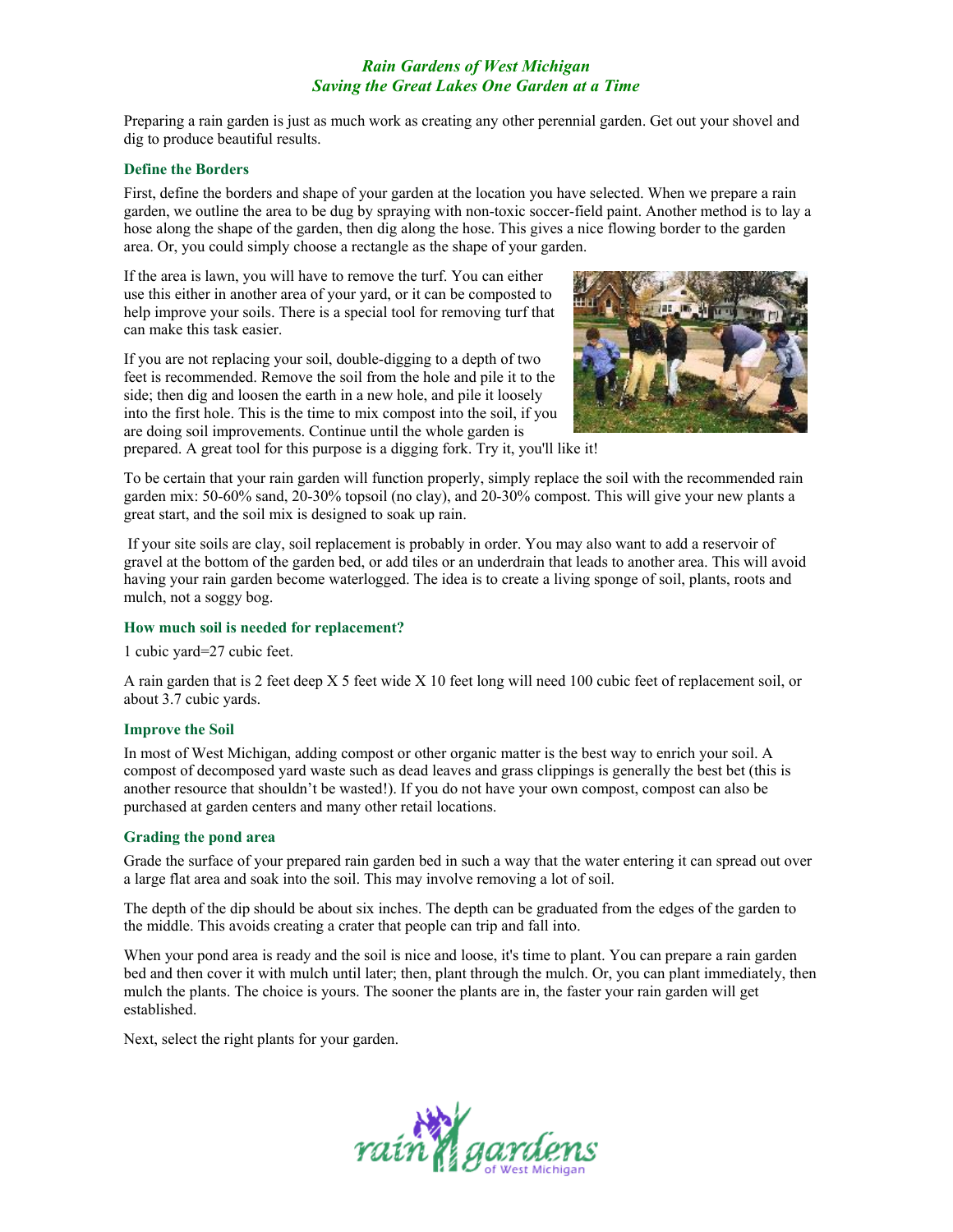# Select the Plants

## **Why use native plants in rain gardens?**

We recommend using native plants in your rain garden for a number of reasons. Our garden designs are a combination of native species and of non-native plants (for example, daylilies do very well in rain gardens). Although many non-natives also do well, there are some unique benefits to using natives that you should consider.

# **Native plants can tough it out**

Plants that are native to your area are uniquely adapted to thriving in the local weather, soils, and ecosystems. They have been working at it for years (thousands, in fact). They live through droughts and downpours, and survive the winters without special care. Fertilizer will make them grow bigger, but they grow beautifully without it. Pests munch on them and the plants bounce right back without chemical pesticide sprays. Just think of the reduced chemical load in your yard! Much healthier for you, children and pets.

## **Native plants attract beautiful creatures**

Native plants also have relationships with local butterflies, insects, birds, animals and other plants that they have developed by living together over thousands of years. Planting natives in your landscape helps provide habitat for local wildlife. How long has it been since your yard was decorated by butterflies and birds?

## **Native plants have deep roots**

Native plants are great helpers for protecting water quality in your neighborhood. The deep roots of many established native plants

increase the ability of soil to hold water. For example, Blue False Indigo, *Baptisia australis*, grows only 3-5 feet tall, but the roots may go down 25 feet! These fantastic roots create deep channels in the soil for rain to soak into. Some of the roots die each year, and new roots grow. The decomposing roots enrich soil, making it more fertile and absorbant. The root systems also hold soil together and help prevent erosion.

# **Where can native plants be obtained?**

Many of the native plants that do well in rain gardens are not available from traditional plant nurseries and retailers. One must instead contact certified, inspected professional nurseries that specialize in native species, such as the [Michigan Native Plant](http://www.nohlc.org/MNPPA.htm)  [Producers Association.](http://www.nohlc.org/MNPPA.htm) 

Wherever you get them, verify that the native plants you purchase are not collected from the wild, reducing local populations, but are instead produced in a sustainable way by the nursery.

**Please do not take your plants from the wild.** Doing so disturbs local plant ecosystems and is often illegal. The plants you want may indeed now "grow everywhere", but they soon won't be if people start removing them from native populations.

If there is a local [Wild Ones chapter,](http://www.for-wild.org/chapters.htm) or a nearby garden club, they often hold plant exchanges or sales. Plant rescue is another option; get permission to remove plants from a site where construction will soon destroy them and their habitat. Or, if you want to wait that long, you can grow plants from seed.

We are currently updating a downloadable list of retail and wholesale sources for native plants and seeds, for Michigan and surrounding regions. This list is not an endorsement of these suppliers, but is









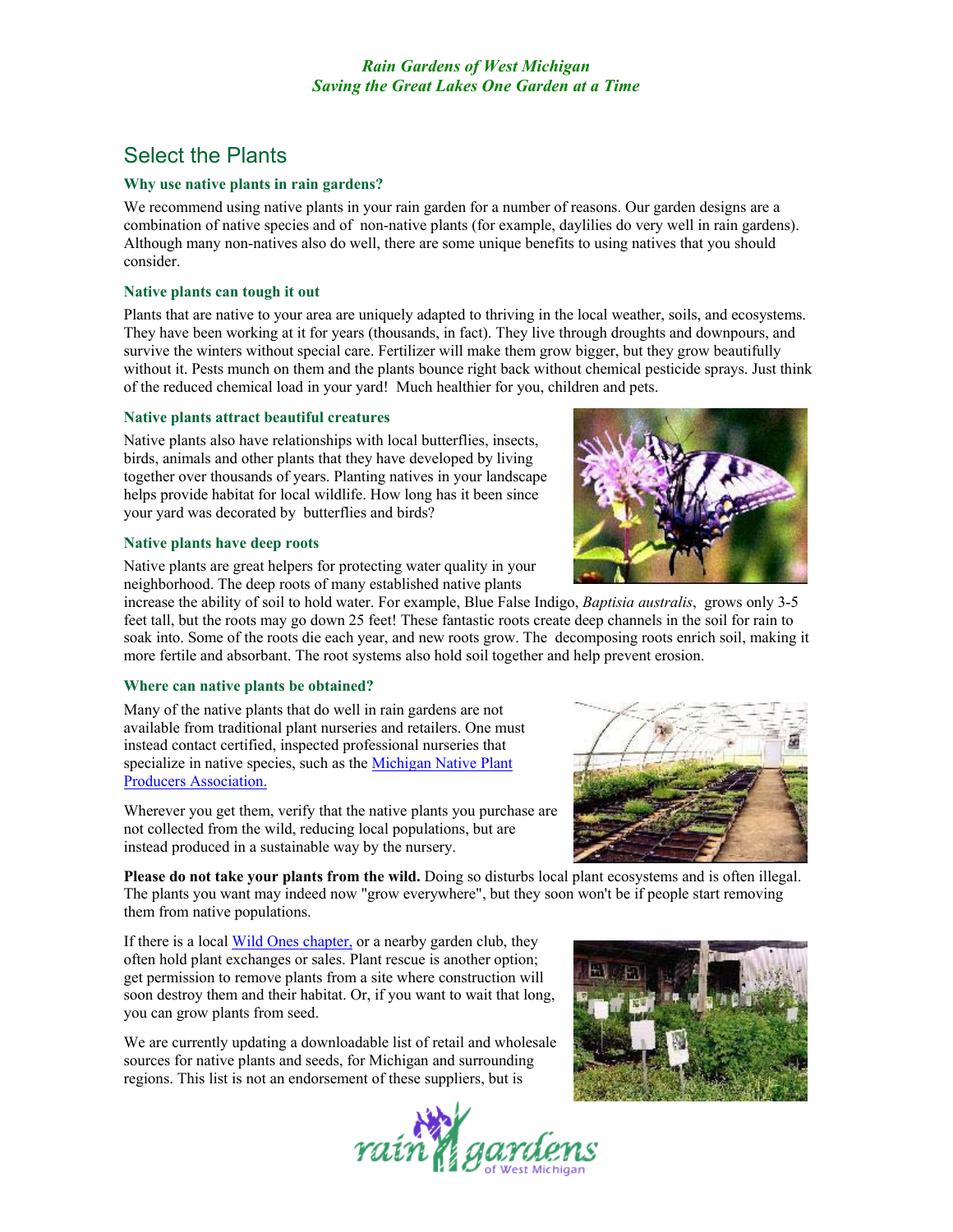merely listed for your convenience. It is important that anyone purchasing from any of these suppliers understand that it is their own responsibility to ensure that they are getting a reliable and quality product.

#### **Plan Ahead for Plant Needs**

Timing is extremely important in obtaining plants for your rain garden or bioretention project. It is virtually impossible for suppliers to keep a giant inventory of native plants and seeds on hand at all times. Suppliers try to anticipate needs for native plants and seeds, but it is not economically practical for them to grow plants they do not have a ready market for. Many of them grow plants to order, but it can take several years to grow plant material or collect seed for a specific project. Keep this in mind when you are searching for particular plants or large quantities of plants.

One solution to the plant availability problem is to start your own native plant nursery to provide for your own project needs. This does take time, effort and money to establish.

We wish you good fortune in your plant-seeking ventures.

Now that you have your plants selected, it's time to plant the garden.

# Plant the Garden

If you improve the soil before planting, your plants will have a healthy start.

#### **Native Plants for Rain Gardens**

We recommend our beautiful native species for rain gardens, or a combination of cultivated varieties and natives. The advantage of using natives is that they will thrive with little care, once established.

Although native plants species are low maintenance, that doesn't mean NO maintenance. Designing the garden for easy maintenance is part of your planning process. If you use or adapt existing garden site plans, keep the following guidelines in mind:

**Put the right plant in the right place.** Choose plants or a design suited to the existing conditions of the site. For example; if a garden is in deep shade



then plants that require sun are not going to thrive. Some plants are adaptable as to soils, and some are not. Choose with the needs of the plants in mind.

**If a plant is not happy, move it.** Rain gardens also have three zones; very wet, wet-to-dry, and dry areas at the edges. Our rain garden plant database will let you identify which zone each plant does best in, but you will have to evaluate your own garden to see where in your garden the plants you select will thrive. If a plant is not doing well in one location of the garden, it's a good idea to move it. Sometimes the wettest areas are not where you thought they would be!

**If you use a design with tall plants, think about how this will affect the view**. Some prairie plants can grow ten feet tall. This could be a good thing, or it could inconveniently block the view of street traffic from your driveway.

**Mulch makes things easier.** Plan to mulch your rain garden, which will keep it moist, protect your plants, discourage weeds, and make weeds easy to remove. How much mulch? A cubic yard of mulch will cover approximately 100 square feet 3" deep. A 10 X 20 (200 square feet) rain garden will require 2 cubic yards of mulch.

**A rain garden is a GARDEN.** Remember that a rain garden is not merely a functioning infiltration system. Rain gardens can and should be beautiful—an attractive improvement to your property. Choose your plantings to delight, and arrange them so that they are pleasing to your eye.

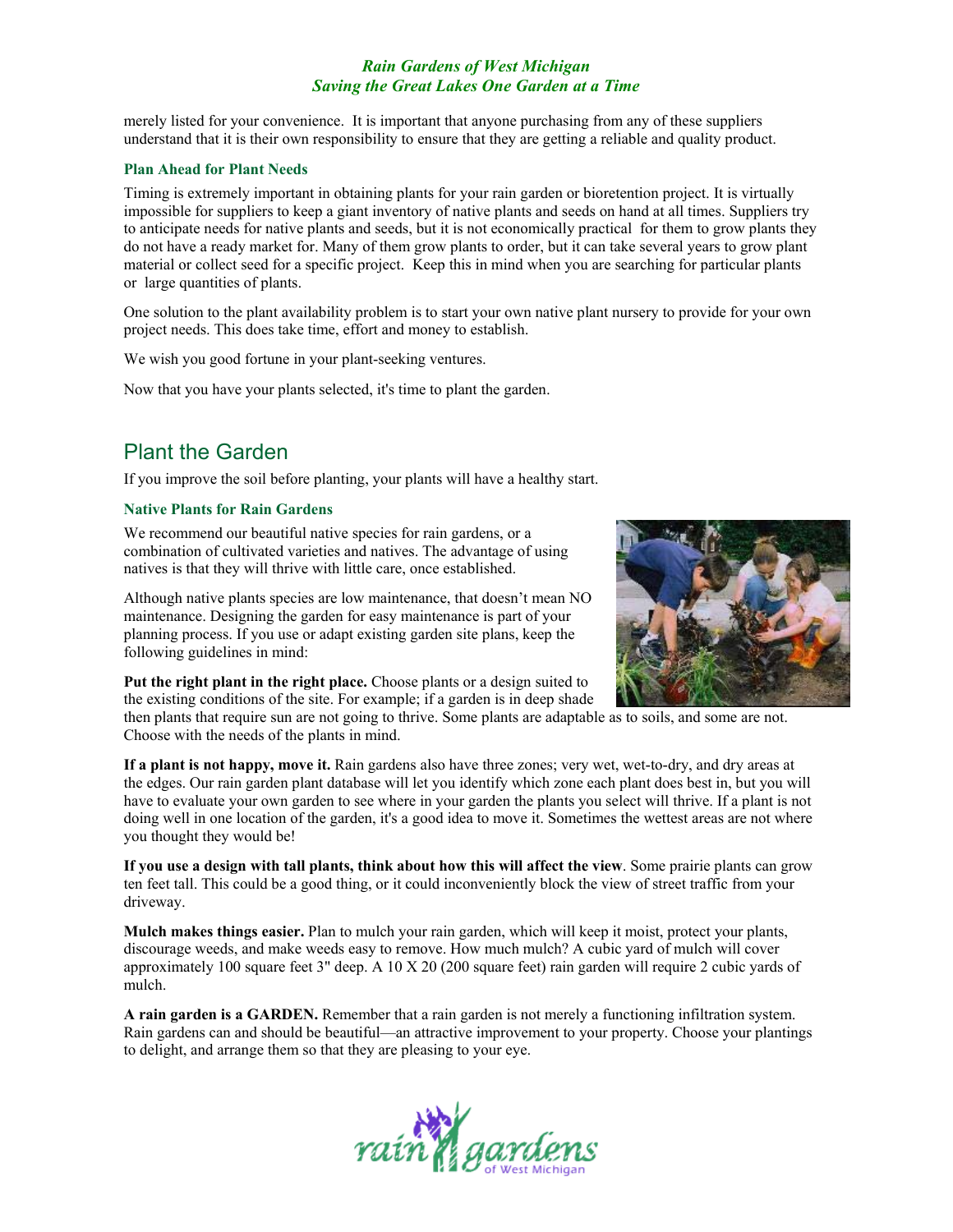Rain gardens also tend to become wildlife oases—you can expect and should plan for songbirds, butterflies, colors, fragrances, and sounds. And—depending on your neighborhood—you may have squirrels, rabbits, or deer visiting your garden regularly.

#### **Choosing your plants**

We recommend native plant species, since they are naturally adapted to the wet and dry cycles and seasons of Michigan weather and will generally require the least maintenance.

Natives will grow bigger with fertilizers, but don't require them. They won't require spraying with pesticides. Just think of the reduced chemical load in your yard! Much healthier for you, children and pets.

Native Michigan species may be available at some local plant retailers, but usually have to be purchased from native plant nurseries. See the navigation or site map for an introduction to our native plants, and information about where to purchase them in our area.

#### **Big Pots Mean Deep Roots**

Choose plants that have healthy root systems. Larger plants are more costly, but the bigger pot size allows for more roots. Those roots are very important, as the healthier the root system, the sooner the plants will be established.



If you plant in the fall, some of your plants may be dormant. Do not throw these dormant plants away! They are still alive in their pots, and will sprout up from those healthy, deep, perennial root systems in the spring to dress up your rain garden in a fine fashion.

#### **Planting Day!**

Our garden designs are on a grid, which can be transferred to your garden site. We lay out the grid with string or soccer-field marking paint. Then we place the plants, in their pots, at the location on the grid where they are to be planted. If we are working with volunteers, we then instruct them on how to plant.

Plants must be removed from their pots before planting (some people really do need to be told this). Don't pull them out by the stems, or you may damage the plant. Instead, loosen the root ball, then slide the plant gently out of the pot. Break the root ball up slightly, and place the plant in the soil at the same level it was growing in the pot. Generally, it is a good idea to demonstrate this a couple of times before turning your volunteers loose in the garden.

Once the plants are in, give them a good watering to get them settled into their new home.

Once the plants are in, the mulch is applied. A shredded hardwood mulch is best, as it breaks down more slowly and clings to itself and to the soil. Be sure the crowns of the plants are free of mulch.

If there is a specific spot where rain is flowing into your garden, you will have to break up the flow with a few strategically placed rocks. Otherwise the force of

the rain entering the garden will cause erosion. This, too can be part of your attractive design.

Now your rain garden is complete, and a celebration is in order!

Next, learn how to care for your rain garden.



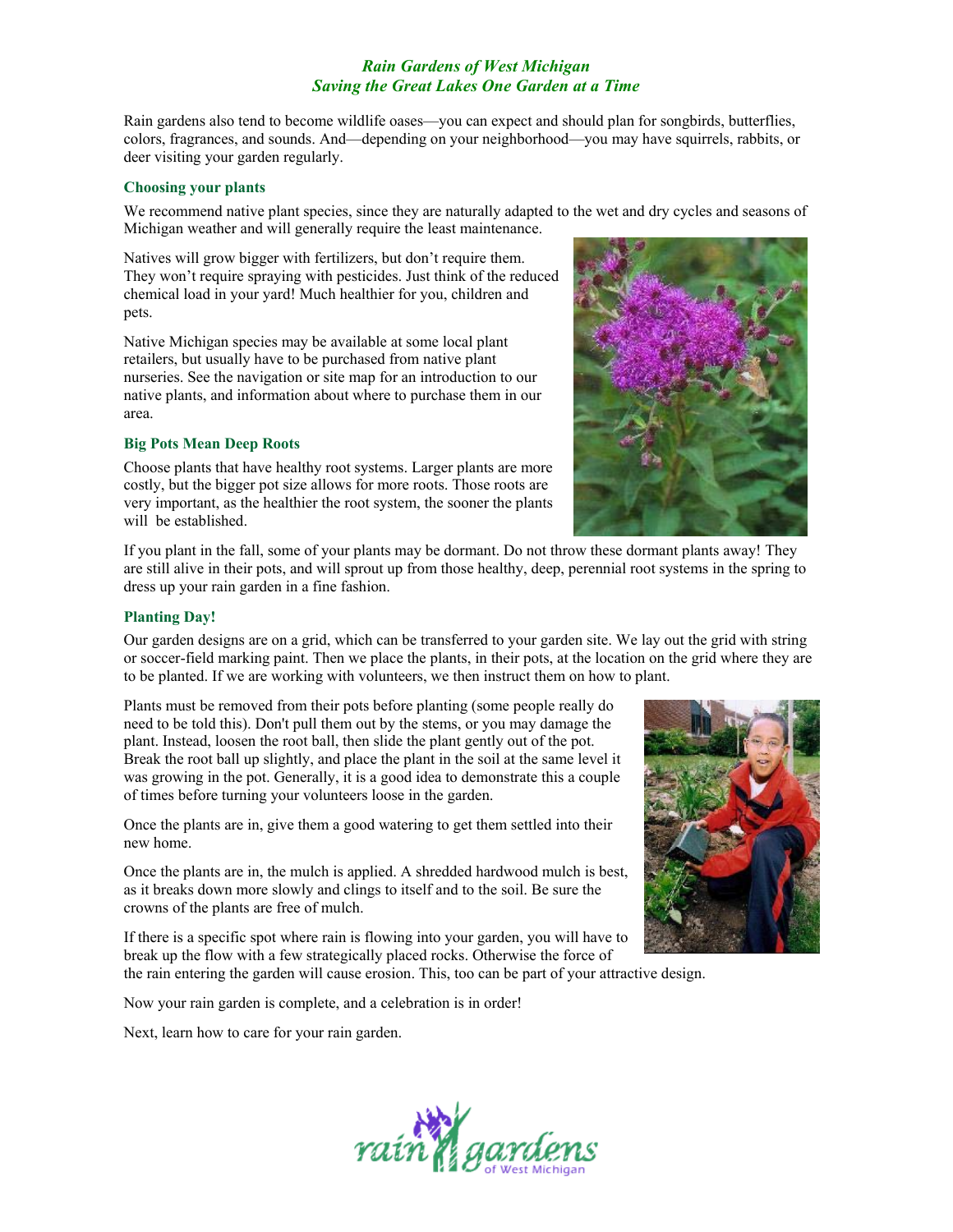# Rain Garden Care

Rain gardens are low maintenance, but not NO maintenance. You worked hard to create your rain garden, and to keep it working well for you and looking its best, some regular care is required.

### **If it doesn't rain, water your plants until they are established.**

Once the deep root system has grown into the soil, they will probably survive a drought. But until then, just like any newly planted perennials, they need water to get started. (Hint--use water from your rain barrel!).

**Break strong water flow.** The area where water flows into your garden can, during frog-strangling thunder storms, erode soil, mulch, and plants (think of the Grand Canyon--water can do a lot of work). A few strategically placed rocks, boulders, or stone dams in this area of strong water flow can break the force and prevent this from happening.

**Mulch your rain garden.** If you have a formal rain garden, 3 inches of shredded hardwood mulch should be applied in the spring, or if bare areas appear, more often (*note: take care not to bury plant crowns. Some plants are dormant until late spring*). Chipped bark mulch can also be used, but tends to float. Mulch keeps the garden moist and spongelike, ready to absorb rain. It prevents a hardpan from developing on the surface of the garden. Mulch protects the plants in the garden as they get established and makes it easier to weed. It also gives your garden a formal appearance that many people find very attractive.



**Weed regularly.** A nicely prepared rain garden is a great place for invasive plants to start growing. Siberian elms, honeysuckle, mulberry seedlings, garlic mustard, and the dreaded purple loosestrife will all take advantage of that nice loose soil you have worked so hard on. This is where mulch comes in handy; it will be simple to just pull those little seedlings out before they get established (If you have trouble identifying weeds, check out the [NPS.Gov alien plant site f](http://www.nps.gov/plants/alien/)or assistance).

**Don't park or drive on your rain garden.** Just like a septic field, it needs to be protected from getting squashed. Otherwise, it will not be able to absorb your rain!

**Don't let sediment, soil, sand, or debris flow into your rain garden.** It can bury the plants, destroy the absorbancy, and ruin all your efforts.

**Keep an eye on the plants.** If a plant isn't thriving where you placed it, don't be shy about moving it to another location in the rain garden. A rain garden has different zones of wet, wet to dry, and drier areas, and sometimes it isn't easy to tell exactly where a particular plant will grow best until it has rained a few times. A rain garden is a living system; go with the flow.

Enjoy your rain garden! If you install a rain garden in the West Michigan area, we would like to hear about it. Please let us know!

References for the Create A Garden section:

L. S. Coffman and D. A. Winogradoff, 2001, 2002. Prince George's County Bioretention Manual. Program and Planning Division, Dept. of Environmental Resources, Prince George's County, Maryland.

Maplewood, Minnesota Department of Public Works, Engineering Division, 2003. Rainwater gardens. [http://www.ci.maplewood.mn.us](http://www.ci.maplewood.mn.us/) 

B. Damrosch, 1988. The Garden Primer. Workman Publishing Company, NY NY.